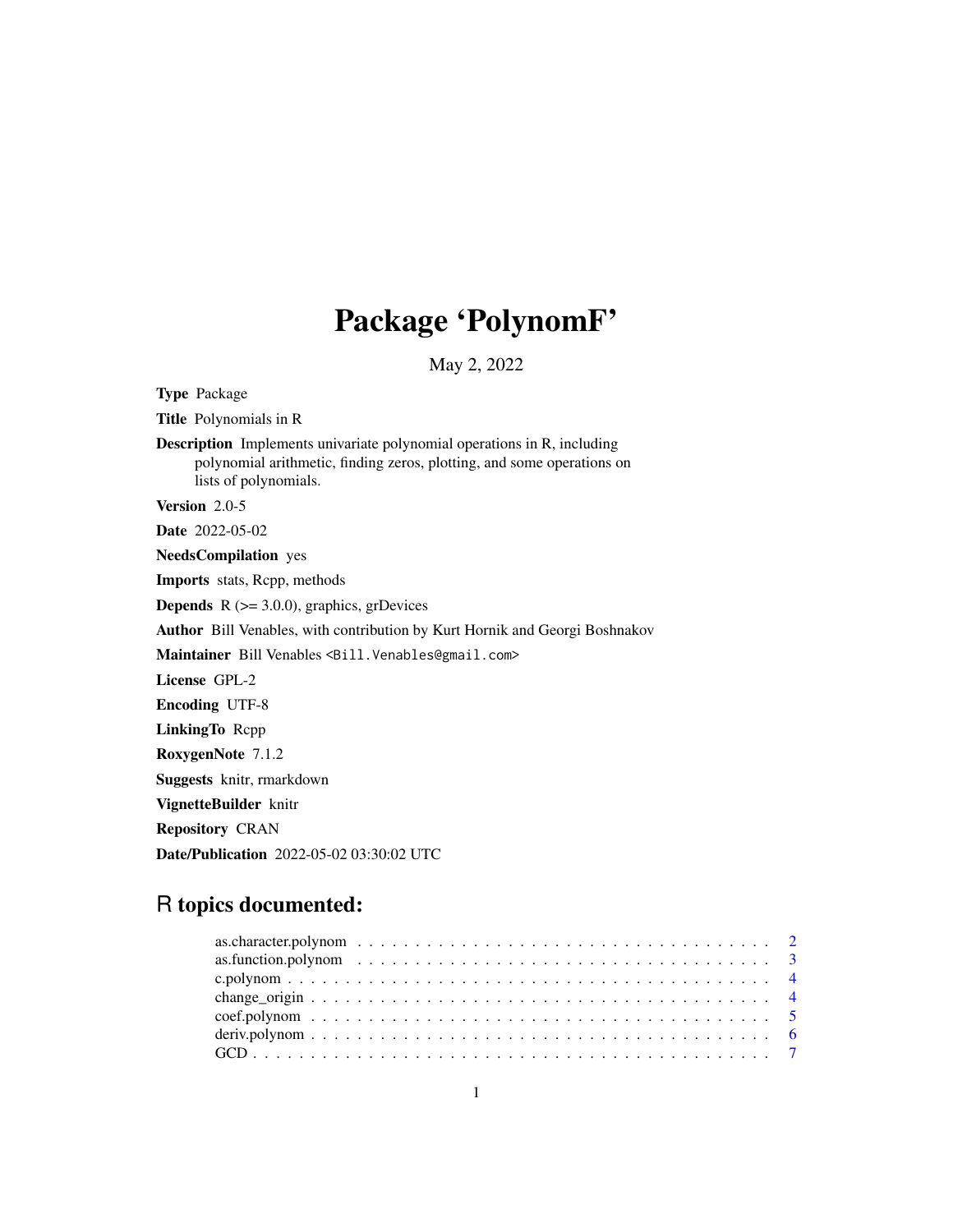<span id="page-1-0"></span>

|                                                                                                          | 8   |
|----------------------------------------------------------------------------------------------------------|-----|
|                                                                                                          | 9   |
| $Ops.polynom \ldots \ldots \ldots \ldots \ldots \ldots \ldots \ldots \ldots \ldots \ldots \ldots \ldots$ | -10 |
|                                                                                                          | -11 |
|                                                                                                          | -12 |
|                                                                                                          | -14 |
|                                                                                                          | -15 |
|                                                                                                          | -15 |
| $predict, polym$                                                                                         | 17  |
|                                                                                                          | -17 |
|                                                                                                          | -18 |
|                                                                                                          | -18 |
|                                                                                                          | -19 |
|                                                                                                          |     |
|                                                                                                          |     |
|                                                                                                          | 21  |
|                                                                                                          | 22. |
|                                                                                                          | 23  |
|                                                                                                          |     |

#### **Index** [24](#page-23-0)

as.character.polynom *Polynomial coercion to character*

# Description

Produce a text representation of a polynomial object

# Usage

```
## S3 method for class 'polynom'
as.character(x, variable = "x", decreasing = FALSE, ...)
```
# Arguments

| X          | The polynomial object in question                    |
|------------|------------------------------------------------------|
| variable   | Character string: what variable name should be used? |
| decreasing | Logical: in decreasing powers or increasing powers?  |
|            | Additional arguments (ignored as yet)                |

#### Value

A character string representation of the polynomial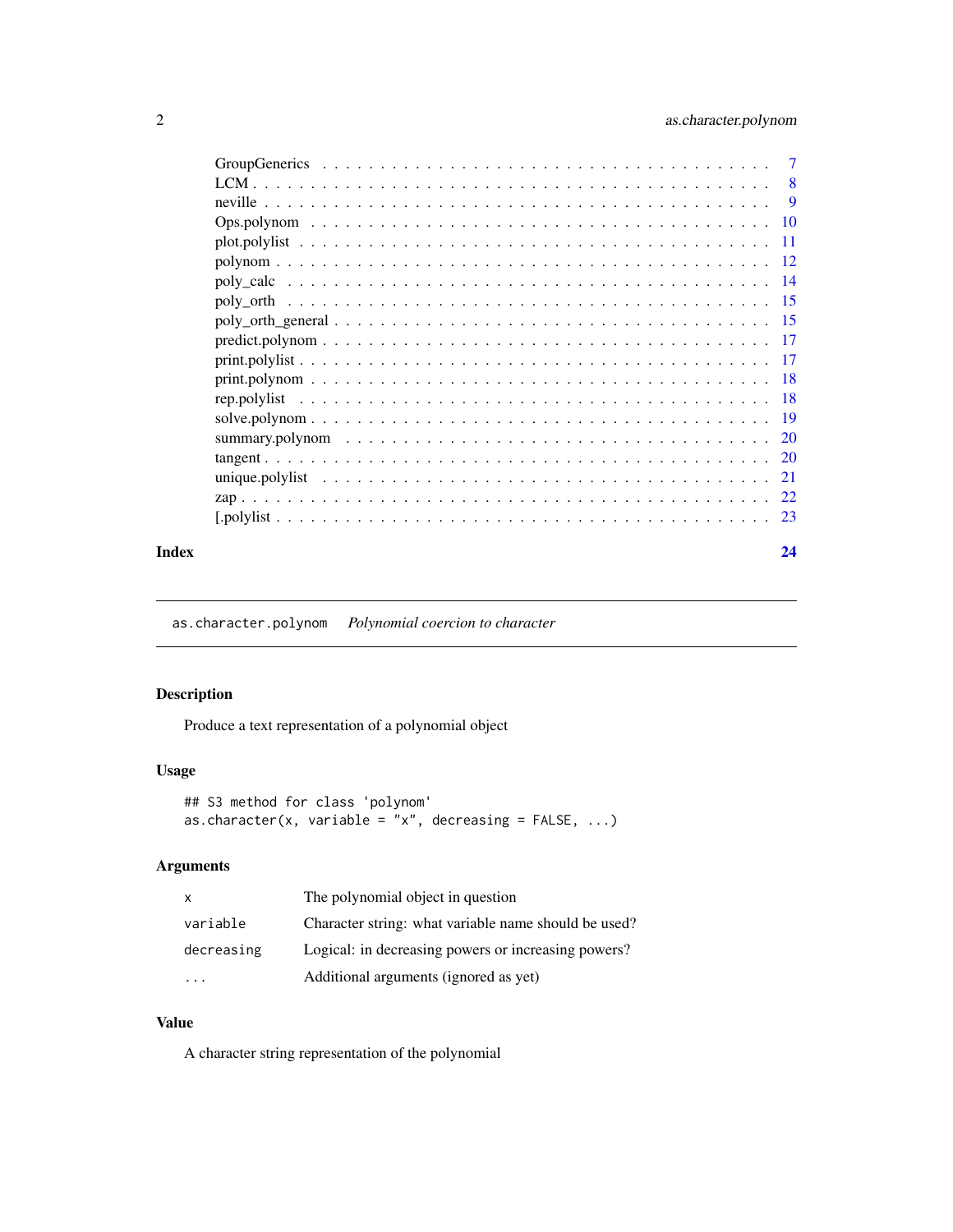<span id="page-2-0"></span>as.function.polynom 3

#### Examples

```
p <- poly_from_zeros(-2:3)
as.character(p, "z", FALSE)
as.character(p, "z", TRUE)
parse(text = as.character(p, "z", TRUE))[[1]]
```
as.function.polynom *Coercion to function*

# Description

PolynomF objects ARE functions, but this coercion method creates from a polynomial object a pure function with the coefficients fully exposed in the code and which evaluates the polynomial more efficiently.

#### Usage

```
## S3 method for class 'polynom'
as.function(x, variable = "x", ...)
## S3 method for class 'polylist'
as.function(x, ...)
```
# Arguments

| x                       | A polynomial object                                  |
|-------------------------|------------------------------------------------------|
| variable                | Character string: what variable name should be used? |
| $\cdot$ $\cdot$ $\cdot$ | Additional arguments                                 |

#### Value

An explicit R function evaluating the polynomial

```
p <- poly_from_zeros(-2:3)
p
as.function(p)
```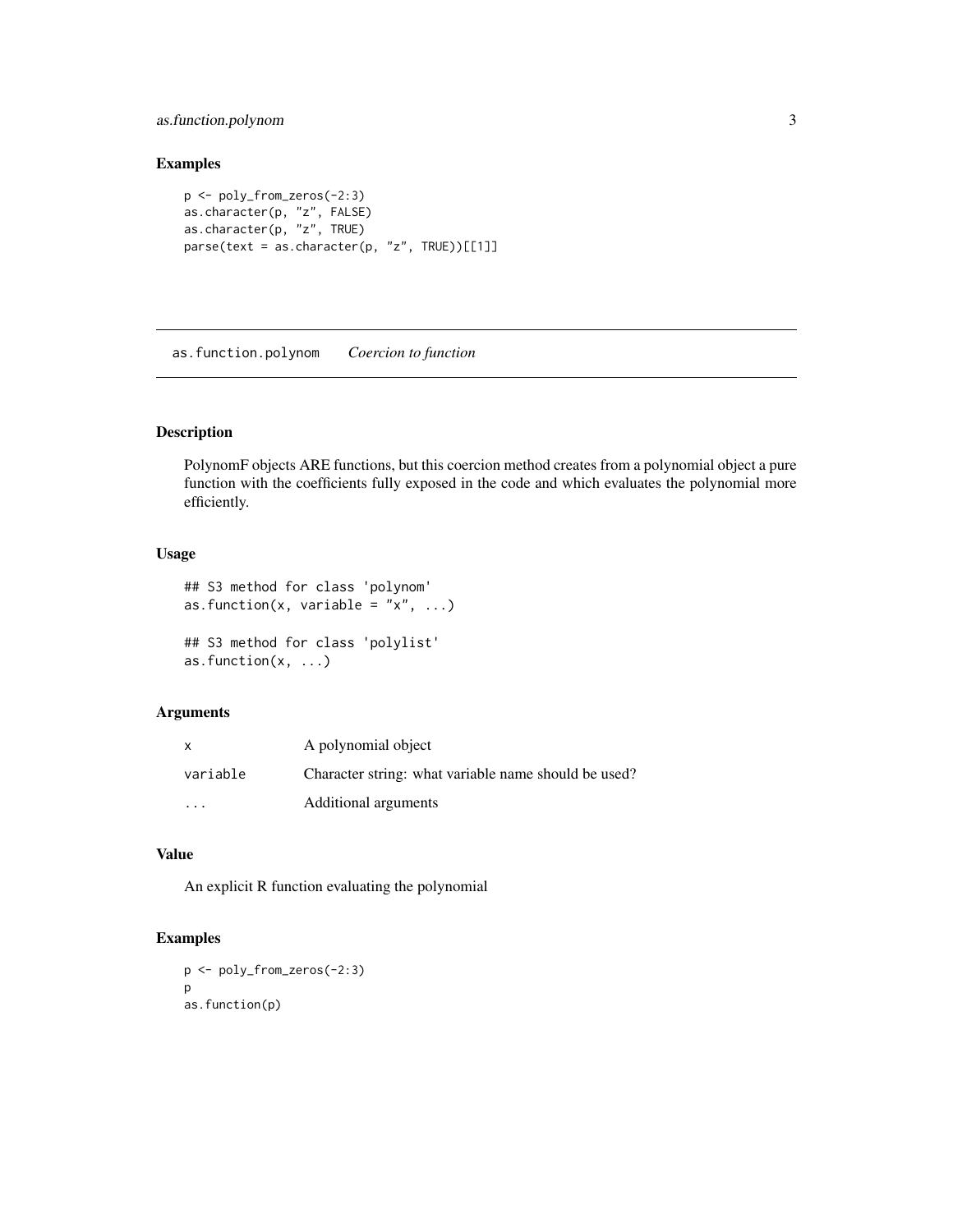<span id="page-3-0"></span>

Concatenation of polynomial objects into lists

#### Usage

```
## S3 method for class 'polynom'
c(\ldots, recursive = FALSE)
```

```
## S3 method for class 'polylist'
c(\ldots, recursive = FALSE)
```
### Arguments

| .         | Polynomial or polylist objects                                 |
|-----------|----------------------------------------------------------------|
| recursive | Logical, should the concatenation flatten all component lists? |

# Value

A polylist object with all argumets included

change\_origin *Change origin of a polynomial*

#### Description

Given a polynomial  $P(x)$  and a new origin o, find the polynomial  $Q(x) = P(x + 0)$ . I.e.  $Q(0) = P(0)$ 

# Usage

```
change_origin(p, o, ...)
## Default S3 method:
change_origin(p, o, ...)
## S3 method for class 'polynom'
change_origin(p, o, ...)
## S3 method for class 'polylist'
change_origin(p, o, ...)
```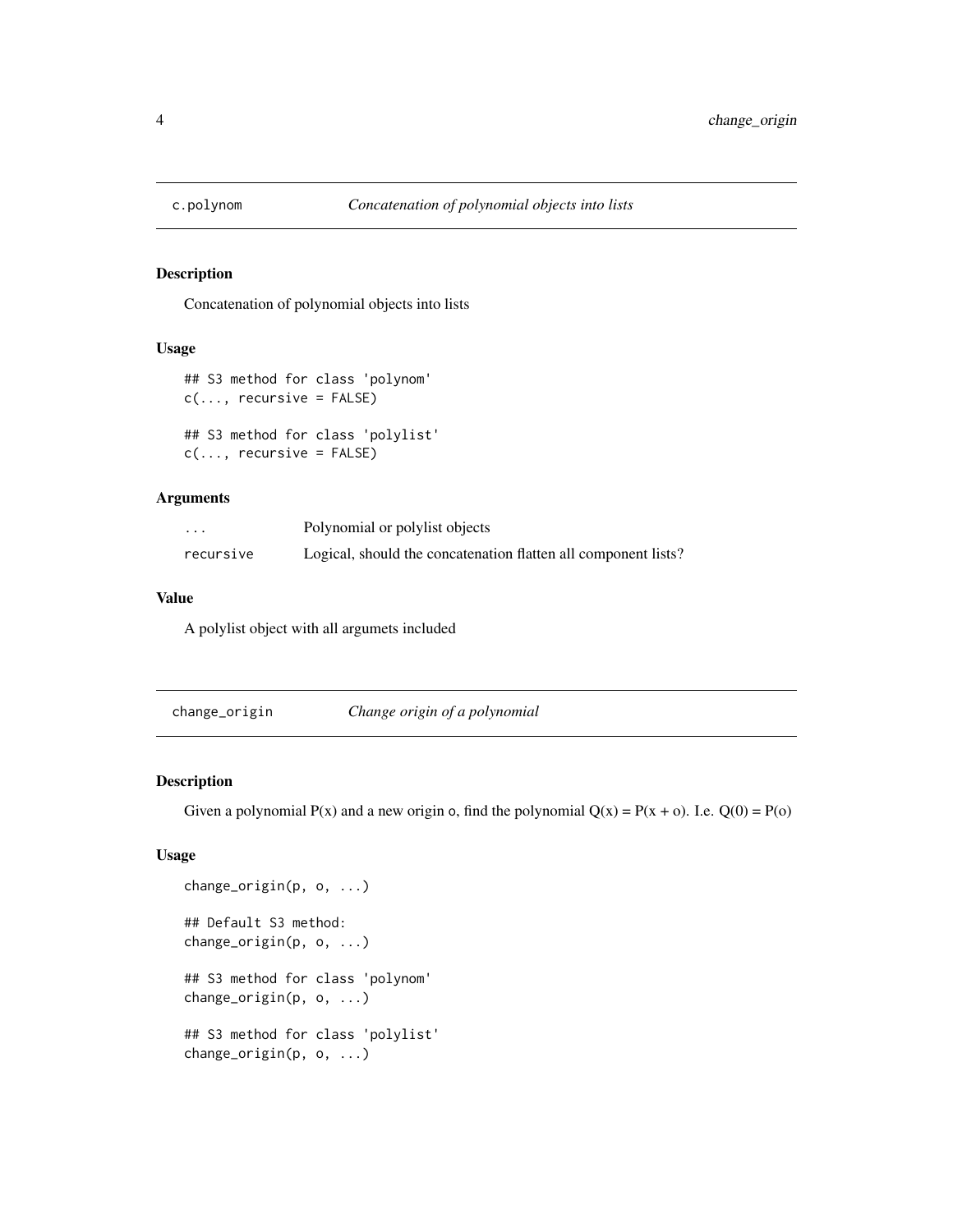# <span id="page-4-0"></span>coef.polynom 5

# Arguments

|          | A polynom or polylist object                          |
|----------|-------------------------------------------------------|
|          | A single numeric quantity specifying the new x-origin |
| $\cdots$ | currently not used                                    |

#### Value

A polynom or polylist object with x measured from the new origin

coef.polynom *Polynomial coefficients*

# Description

Extract polynomial coefficients

# Usage

## S3 method for class 'polynom' coef(object, ...)

## S3 method for class 'polylist' coef(object, ...)

# Arguments

| object   | A polynomial object or list thereof |
|----------|-------------------------------------|
| $\cdots$ | Ignored                             |

# Value

A numeric vector of coefficients

```
p <- polynomial(1:3)*polynomial(5:1)
coef(p)
```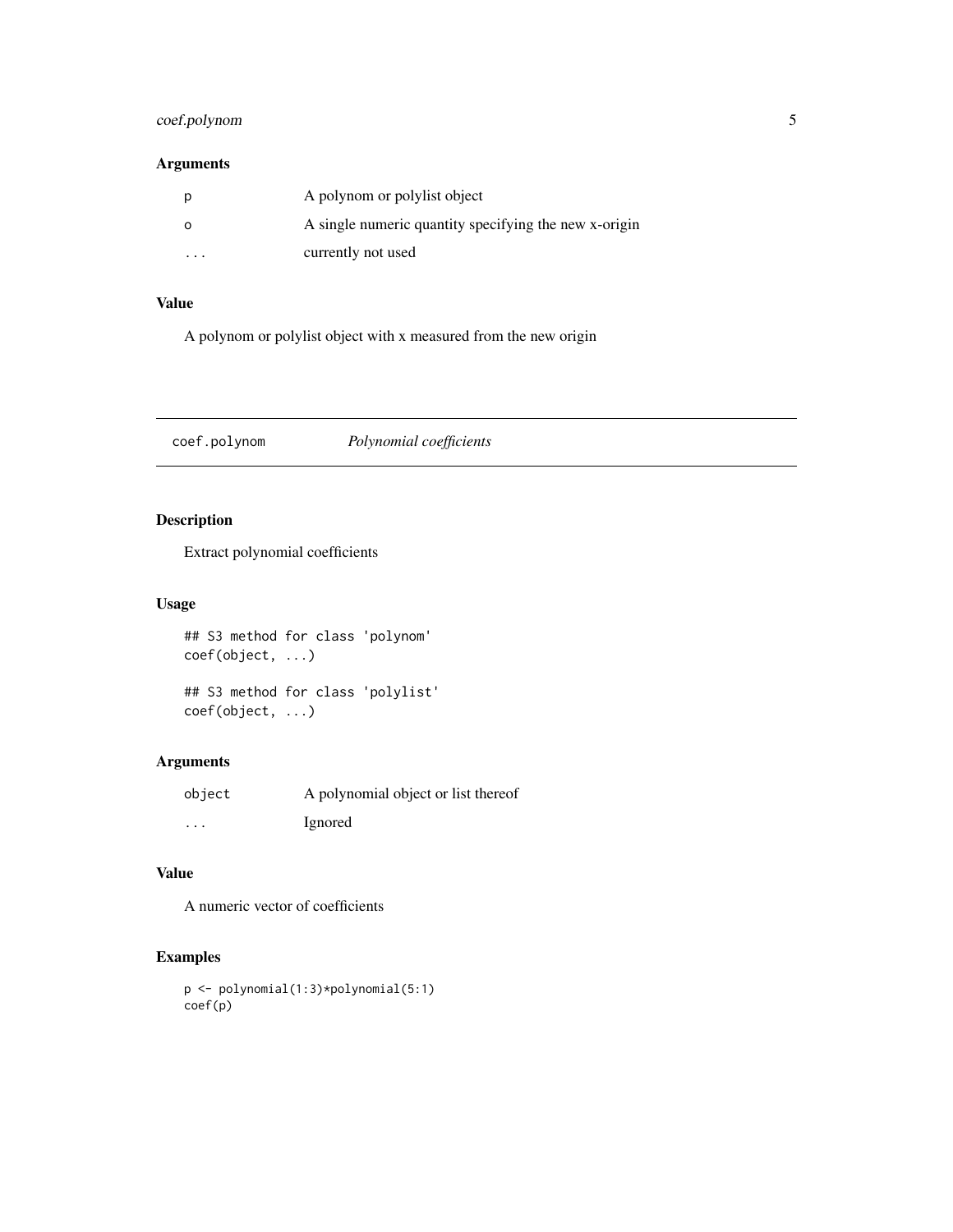<span id="page-5-0"></span>Find the derivative or indefinite integral of a polynomial object, or list thereof.

#### Usage

```
## S3 method for class 'polynom'
deriv(expr, ...)
integral(expr, ...)
## Default S3 method:
integral(expr, ...)
## S3 method for class 'polynom'
integral(expr, limits = NULL, ...)
## S3 method for class 'polylist'
deriv(expr, ...)
## S3 method for class 'polylist'
integral(expr, ...)
```
# Arguments

| expr                    | A polynomial object, or list thereof |
|-------------------------|--------------------------------------|
| $\cdot$ $\cdot$ $\cdot$ | Unused as yet                        |
| limits                  | Real limits of a definite integral   |

### Value

A coeffieient vector, or list thereof

```
p <- poly_from_roots(-2:3)
p
deriv(p)
integral(p)
```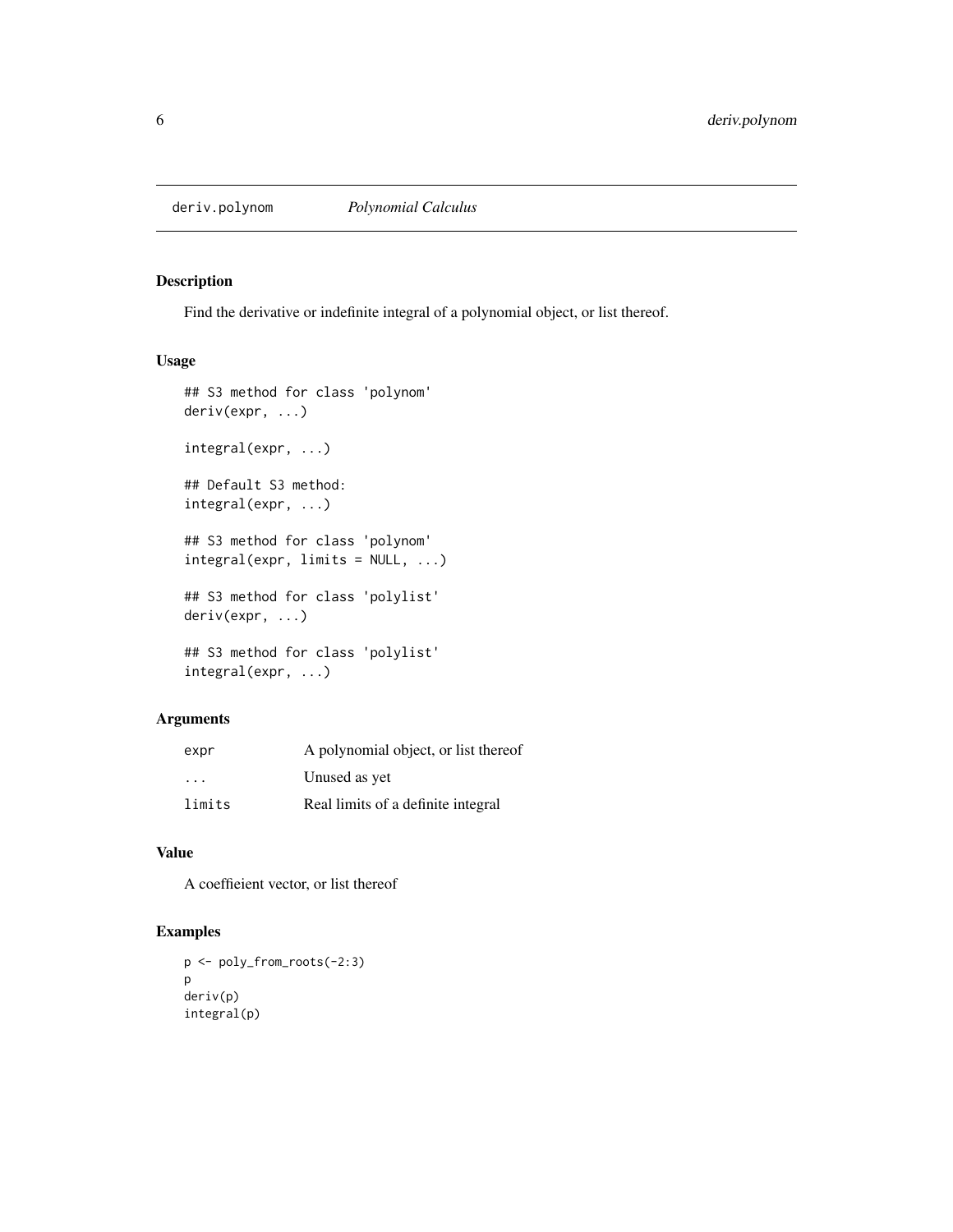<span id="page-6-0"></span>

Find a monic polynomial of maximal degree that divides each of a set of polynomials exactly

#### Usage

 $GCD(\ldots)$ greatest\_common\_divisor(...) ## S3 method for class 'polynom'  $GCD(\ldots)$ ## S3 method for class 'polylist'  $GCD(\ldots)$ 

# Arguments

... A list of polynomials or polylist objects

#### Value

A polynomial giving the greatest common divisor, as defined above

#### Examples

```
p <- poly_calc(0:5)
r \leftarrow poly\_calc(1:6)greatest_common_divisor(p, r)
solve(greatest_common_divisor(p, r))
lowest_common_multiple(p, r)
solve(lowest_common_multiple(p, r))
```
GroupGenerics *Summary and Math methods for polynomials*

# Description

These provide methods for the generic function Summary and Math for polynomial and polylist objects. For Summary only sum and prod members are implemented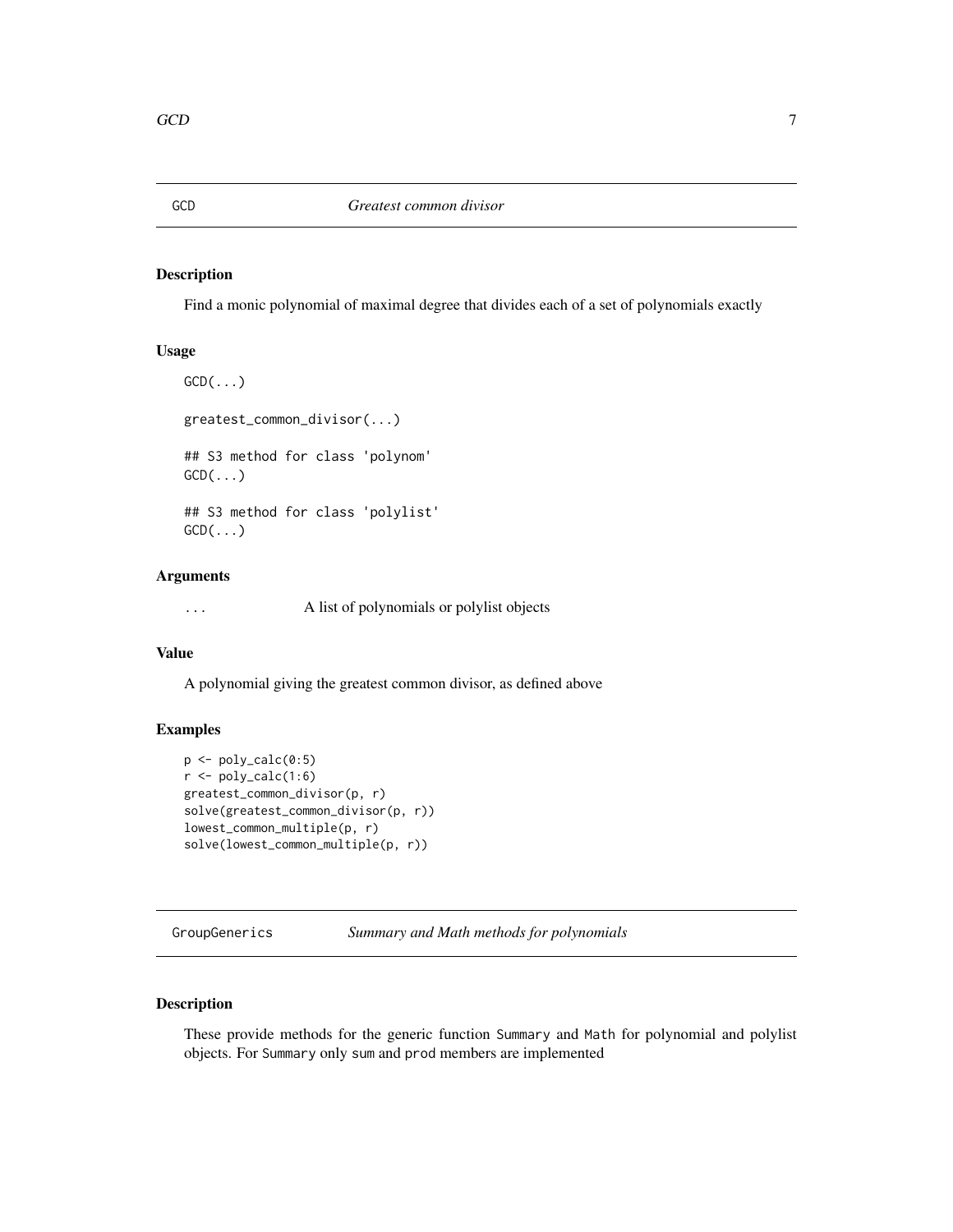# <span id="page-7-0"></span>Usage

```
## S3 method for class 'polynom'
Summary(..., na.rm = FALSE)
## S3 method for class 'polylist'
Summary(..., na.rm = FALSE)
## S3 method for class 'polynom'
Math(x, \ldots)## S3 method for class 'polylist'
Math(x, \ldots)
```
# Arguments

| $\cdots$ | Additional arguments                       |
|----------|--------------------------------------------|
| na.rm    | Logical: should missing values be removed? |
| X        | a "polynom" or "polylist" objects.         |

# Value

The result of the group generic operation

# Examples

```
lis <- as_polylist(lapply(-2:3, function(x) polynomial() - x))
prod(lis)
sum(lis)
solve(prod(lis))
solve(sum(lis))
```
LCM *Lowest Common Multiple*

# Description

For a list of polynomials, find the lowest degree monic polynomial into which each divides exactly

#### Usage

```
LCM(...)
lowest_common_multiple(...)
## S3 method for class 'polynom'
LCM( \ldots )## S3 method for class 'polylist'
LCM( \ldots )
```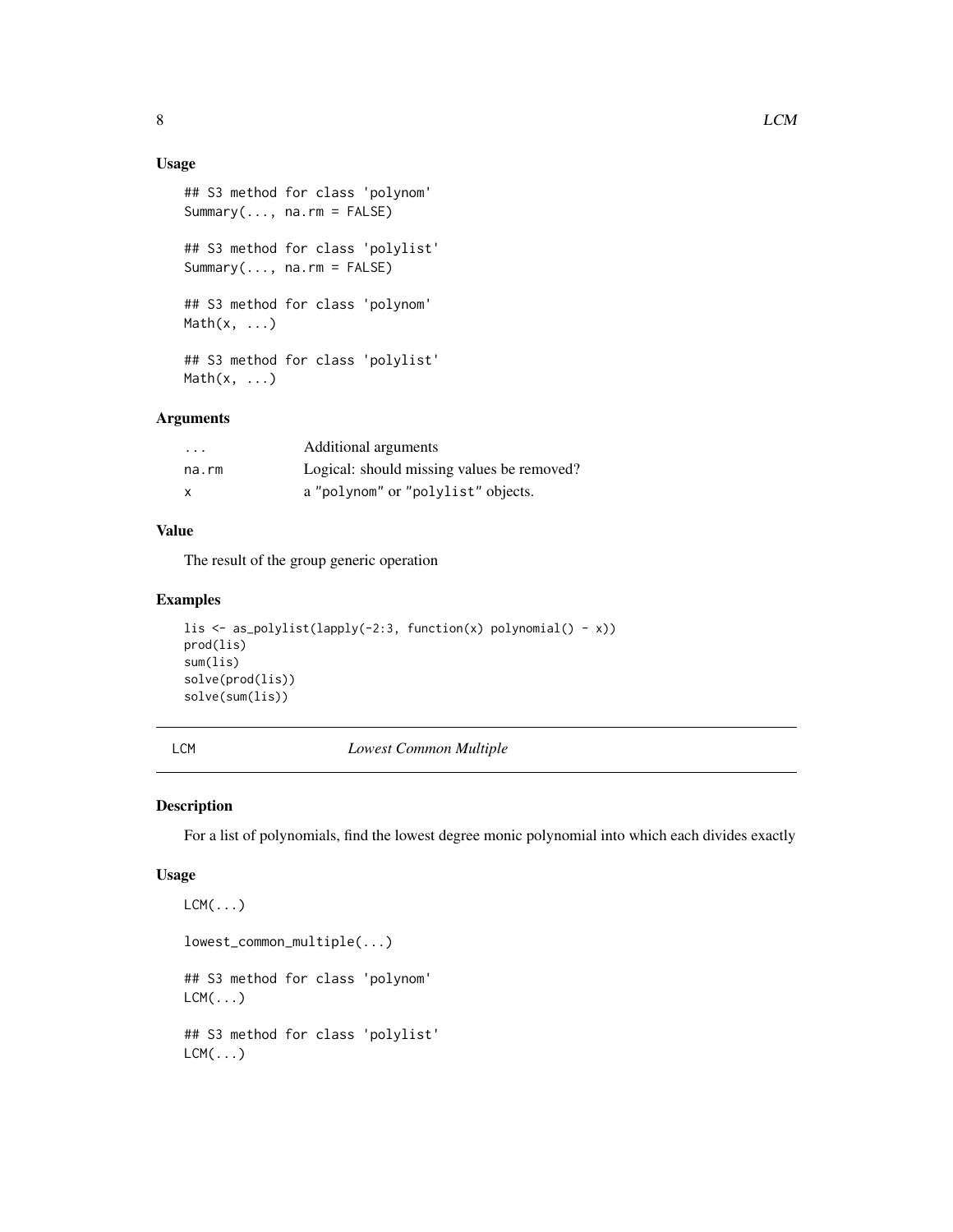#### <span id="page-8-0"></span>neville **9**9

#### Arguments

... A list of polynomials or polylist objects

# Value

A polynomial giving the lowest common multiple

### Examples

```
p <- poly_calc(0:5)
r < poly\_calc(1:6)greatest_common_divisor(p, r)
solve(greatest_common_divisor(p, r))
lowest_common_multiple(p, r)
solve(lowest_common_multiple(p, r))
```
neville *Lagrange Interpolation Polynomials*

#### Description

Compute the Lagrange Interpolation Polynomial from a given set of x- and y-values, or, alterntively, compute the interpolated values at a set of given x-values. Two algorithms are provided, namely Neville's algorithm, or a more direct version based on the usual Lagrange formula. The latter is generally faster but the former can be more accurate numerically.

#### Usage

```
neville(x, y, x0 = polynomial())lagrange(x, y, x0 = polynomial())
```
Arguments

|    | A numeric vector of x-values                                                                         |
|----|------------------------------------------------------------------------------------------------------|
|    | A numeric values of y-values corresponding to the x-values                                           |
| x0 | Either a polynomial object or a vector of x-values for which interpolated y-<br>values are required. |

#### Value

Either an interpolation polynomial object or a vector of interpolated y-values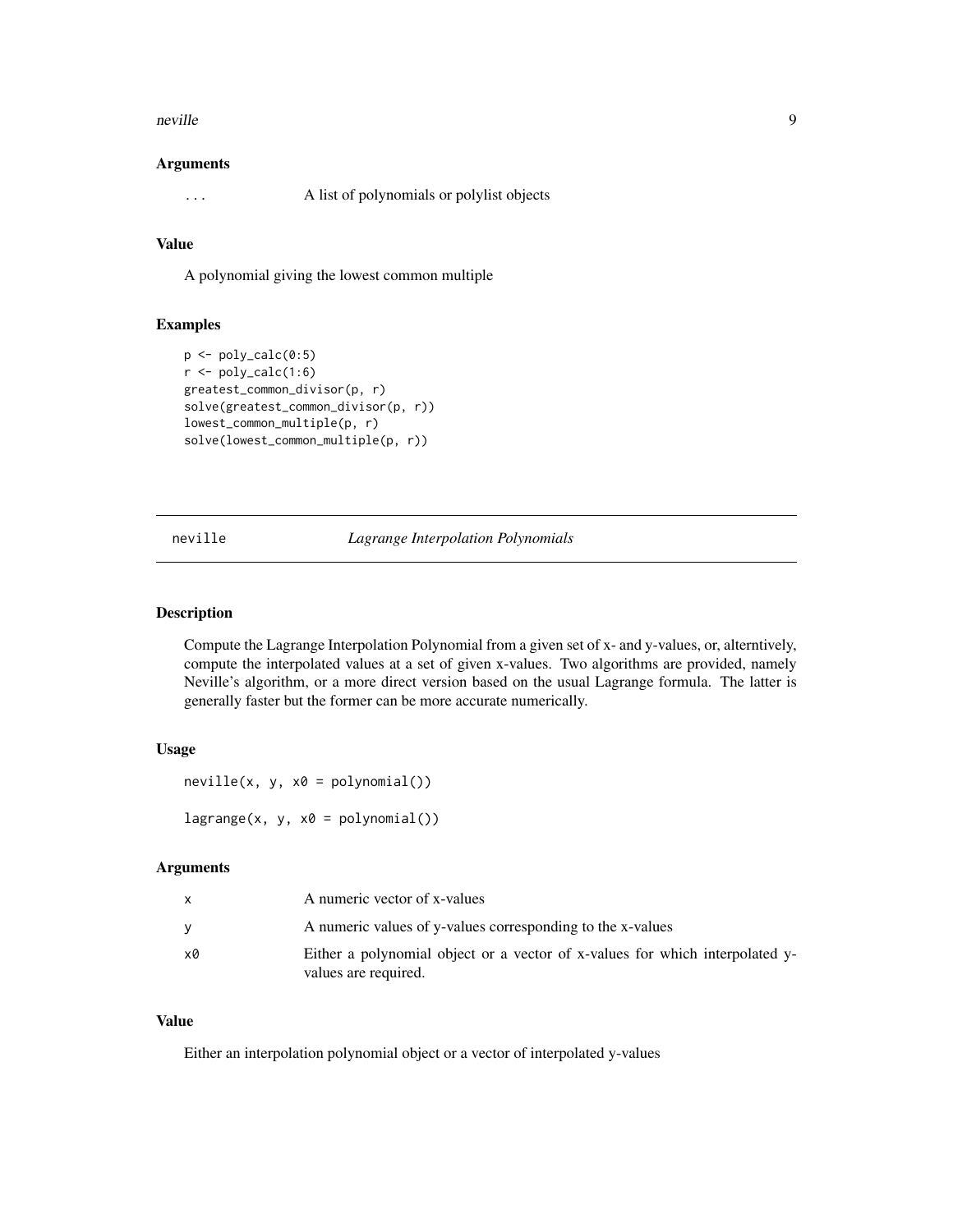# Examples

```
set.seed(123)
x \le -1:5y \le - rnorm(x)xout <-0.5 + 1:4p1 <- neville(x, y)
plot(p1, xlim = range(x), ylim = extendedrange(y, f = 1), panel-first = grid())points(x, y, col = 4)points(xout, lagrange(x, y, xout), col = 2)
```
Ops.polynom *Polynomial arithmetic*

## Description

Group generic function to implement arithmetic operations on polynomial objects

#### Usage

```
## S3 method for class 'polynom'
Ops(e1, e2)
## S3 method for class 'polylist'
Ops(e1, e2)
```
# Arguments

e1, e2 A numeric vector of a polynomial object. At least one of e1 or e2 must be an object of class "polynom" or "polylist".

#### Value

A polynomial or polylist object representing the result of the operation.

```
x <- polynomial()
(p \leftarrow (x-1)^5 - 1)(p1 \leftarrow (p + 1)/(x - 1)^2 - 1)for(i in 0:10) cat(coef((x+1)^{i}), "\n")
```
<span id="page-9-0"></span>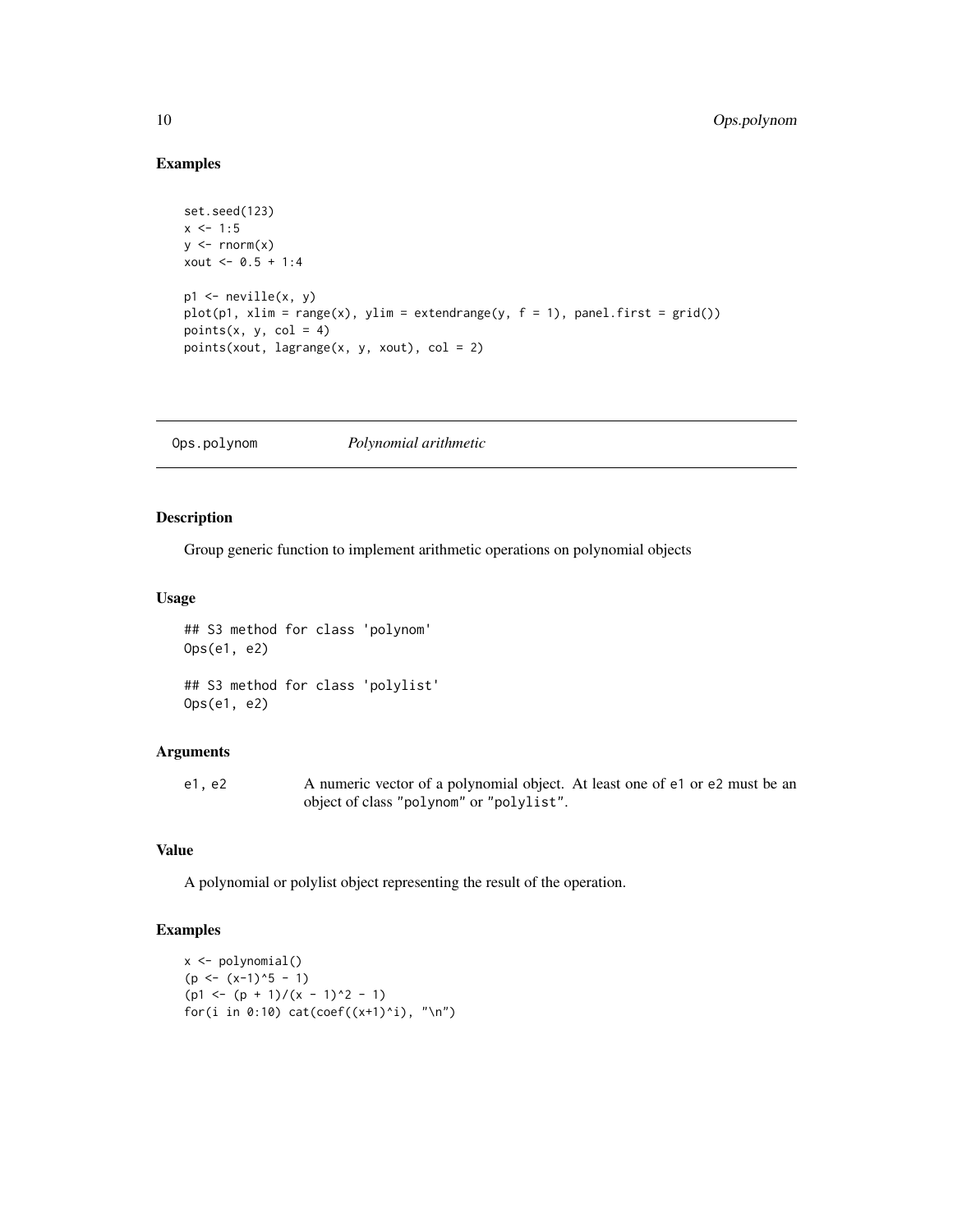<span id="page-10-0"></span>

Plot methods for polynom or polylist objects

#### Usage

```
## S3 method for class 'polylist'
plot(
 x,
 xlim = 0:1,
 ylim = range(Px),
  type = "1",xlab = "x",
 ylab = "P(x)",
  ...,
  col = seq_along(x),
 lty = if (length(col) == 1) seq\_along(x) else "solid",
  len = 1000,
  legend = FALSE
)
## S3 method for class 'polynom'
plot(
  x,
 xlim = 0:1,
 ylim = range(Px),
  type = "1",xlab = "x",
 ylab = "p(x)",
  ...,
  len = 1000,
 limits = pu[1:2]\lambda## S3 method for class 'polynom'
lines(x, ..., len = 1000, limits = pu[1:2])## S3 method for class 'polynom'
points(x, ..., len = 100, limits = pu[1:2])
## S3 method for class 'polylist'
lines(
  x,
  ...,
```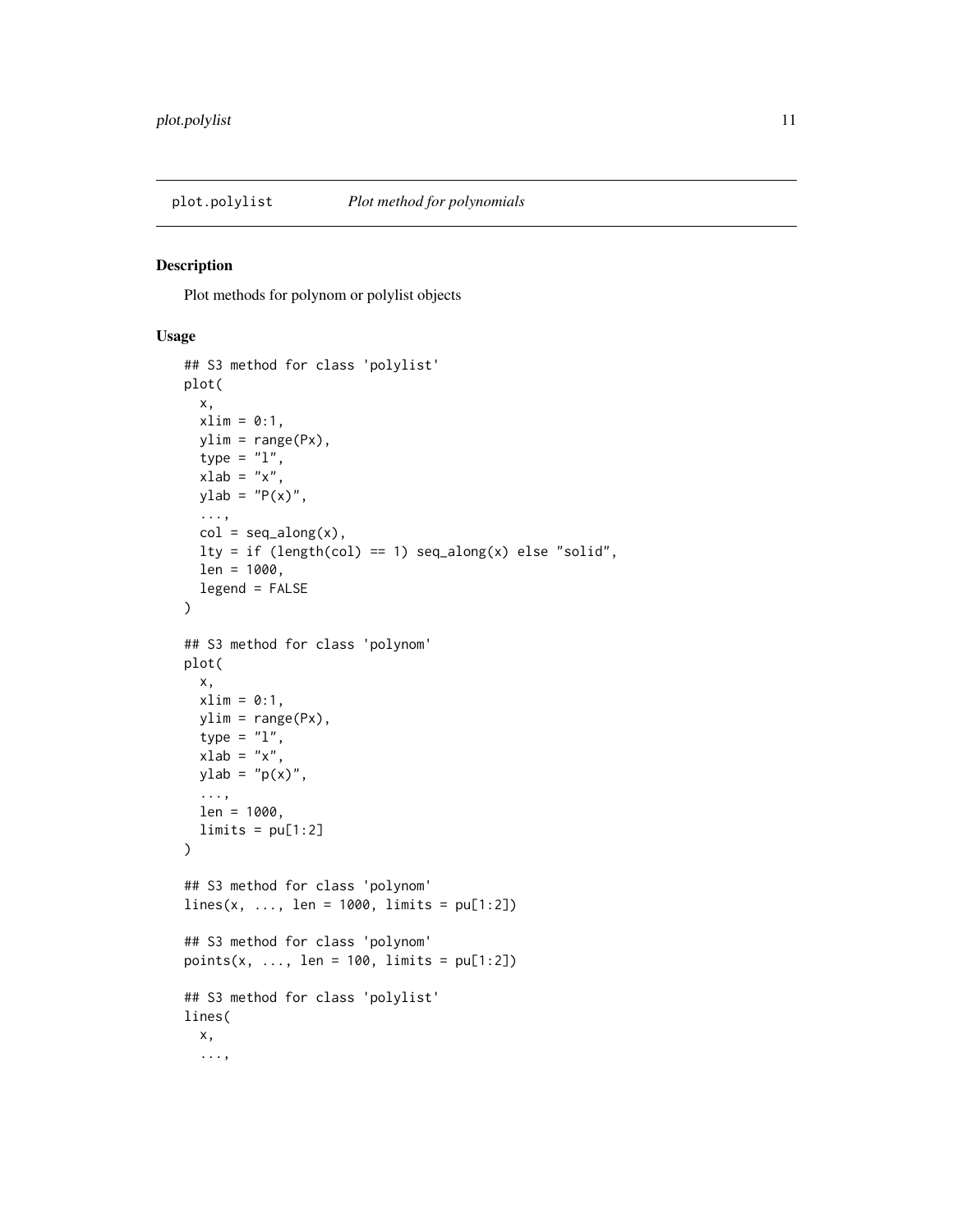#### 12 polynom and the contract of the contract of the contract of the contract of the contract of the contract of the contract of the contract of the contract of the contract of the contract of the contract of the contract of

```
len = 1000,
 limits = pu[1:2],col = seq\_along(x),
 lty = if (length(col) == 1) seq\_along(x) else "solid"
)
## S3 method for class 'polylist'
points(x, \dots, len = 100)
```
# Arguments

| X          | A polynom or polylist object to be plotted                                                                      |
|------------|-----------------------------------------------------------------------------------------------------------------|
| xlim, ylim | as for graphics::plot                                                                                           |
| type       | as for graphics::plot                                                                                           |
| xlab, ylab | as for graphics::plot                                                                                           |
| .          | additional arguments passed on to methods                                                                       |
| col, lty   | $Color(s)$ and line type(s) as for graphics::plot                                                               |
| len        | positive integer defining the point or curve resolution                                                         |
| legend     | logical: for "polylist" objects, should a legend be drawn alongside the main plot?                              |
| limits     | x-limits for the polynomial, default: the entire plot. For polylist objects this may<br>be a two column matrix. |

### Value

Nothing of interest, invisibly

# Examples

```
p <- poly_from_zeros((-3):4)
plot(p)
lines(deriv(p), col = "red")
```
polynom *Polynomial construction*

# Description

Functions to construct polynomial objects and check class membership

<span id="page-11-0"></span>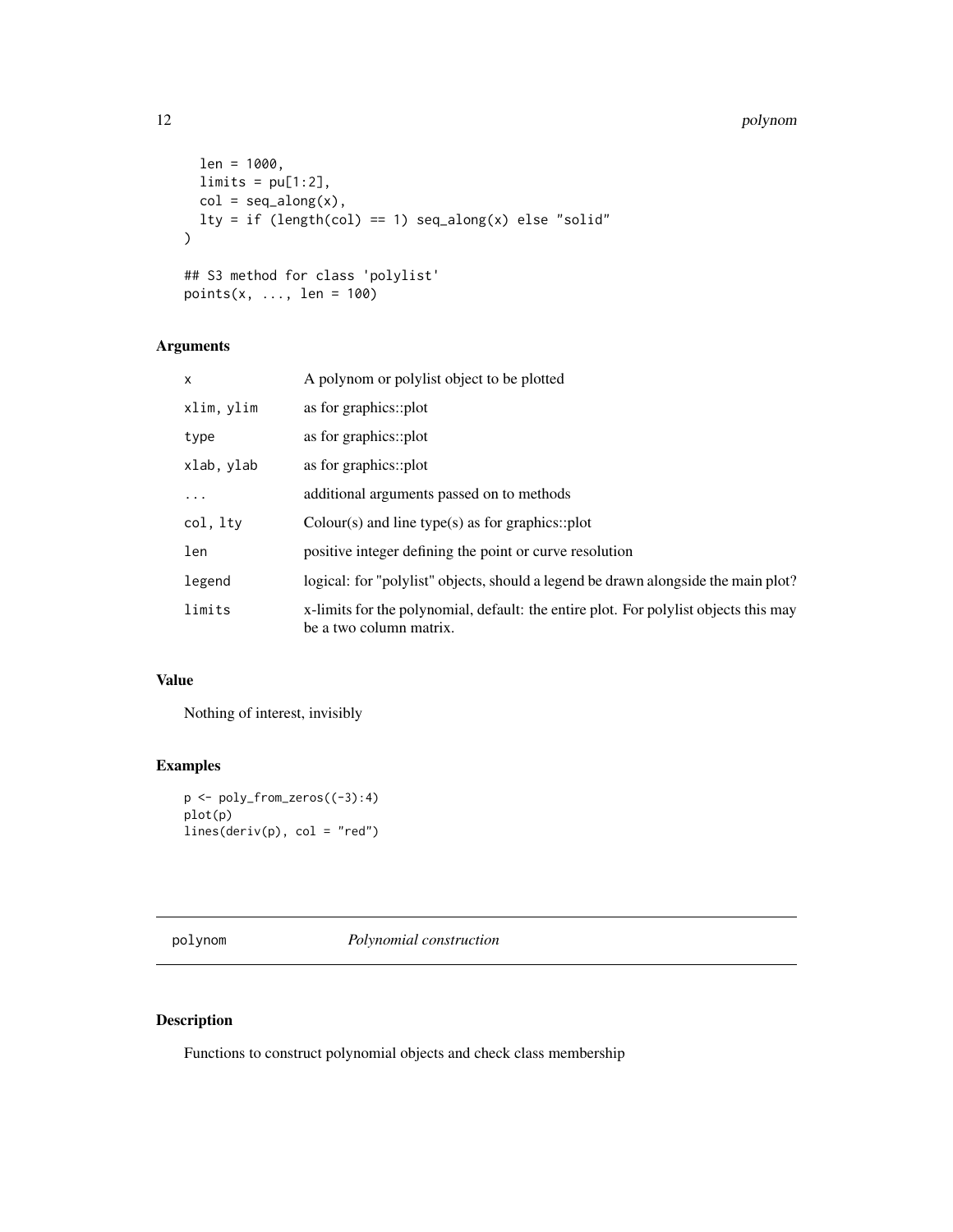#### polynom 13

#### Usage

 $polynom(a = c(0, 1), \ldots, ens = 0)$ polynomial( $a = c(0, 1), \ldots$ , eps = 0) as\_polynom(a) is\_polynom(a) polylist(...) is\_polylist(x) as\_polylist(x)

#### Arguments

| a   | A polynom object, or a numeric vector of coefficients (in "power series" order)<br>or a vector object which can be coerced to one. |
|-----|------------------------------------------------------------------------------------------------------------------------------------|
| .   | Additional arguments, currently ignored.                                                                                           |
| eps | A small non-negative tolerance to check for zero components.                                                                       |
| x   | An object of class "polylist", at least potentially.                                                                               |
|     |                                                                                                                                    |

#### Value

A polynomial object.

```
(s <- polynomial())
(p \leq -\text{polynomial}(c(1, 5, 4, 1)/11))oldPar \leq par(mar = c(5,5,2,2)+0.1)
plot(p, xlim = 0:1, ylim = 0:1, type = "n", bty="n",xlab = "s", ylab = expression({P^(n)}(s)))lines(s, limits = 0:1)
P <- p
for(j in 1:7) {
  lines(P, col = j+1, limits = 0:1)
  P \leftarrow p(P)}
lines(P, limits = 0:1, col = 9)
(r <- Re(solve((p-s)/(1-s))))
arrows(r, p(r), r, par("usr")[3], lwd = 0.5,length = 0.125, angle = 15)
text(r, 0.025, paste("r =", format(r, digits = 3)))
leg \leq sapply(0:8, function(x) bquote({P^((.x))}(s)))
legend("topleft", legend = as.expression(leg),
       lty = "solid", col = 1:9, bty = "n", ncol=3)par(oldPar)
rm(leg, oldPar, p, P, r, s, j)
```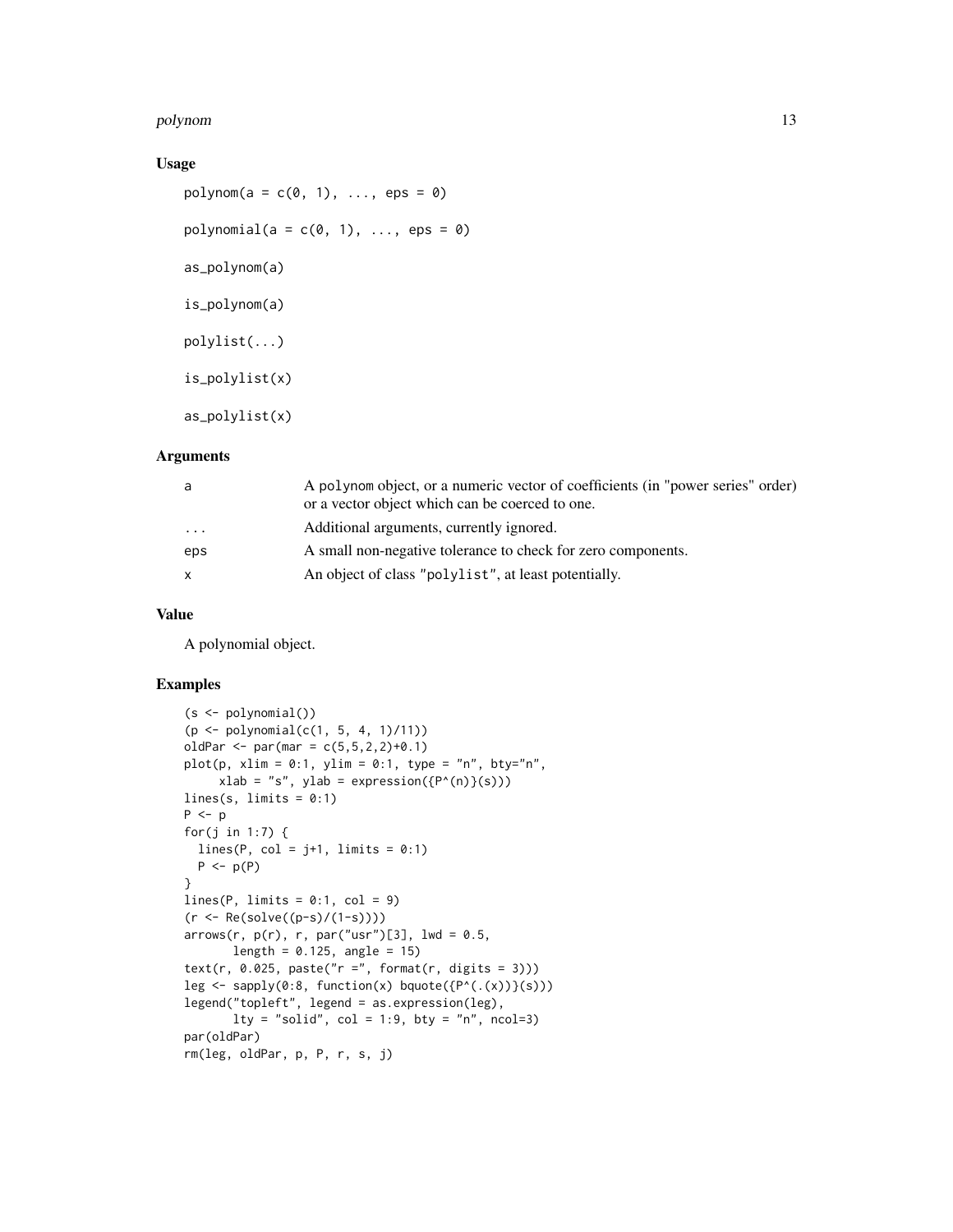<span id="page-13-0"></span>

Calculate the Lagrange interpolation polynomial, or list of polynomials, given a set of  $(x, y)$  points to fit

#### Usage

```
poly_calc(x, y, tol = sqrt(.Machine$double.eps), lab = dimnames(y)[[2]])
poly_from_zeros(...)
poly_from_roots(...)
poly_from_roots(...)
poly_from_values(x, y, tol = sqrt(.Machine$double.eps), lab = dimnames(y)[[2]])
```
# Arguments

| $\mathsf{x}$ | A numeric vector of x-points at which the y-values are specified.                                                                                                                           |
|--------------|---------------------------------------------------------------------------------------------------------------------------------------------------------------------------------------------|
| y            | Either a numeric vector of the same length as x or a numeric matrix with rows<br>matching the length of x. If y is missing (not specified) then a polynomial with<br>zero at x is returned. |
| tol          | A numeric tolerance for duplicated x values.                                                                                                                                                |
| lab          | A character string vector of names for the list result when $\gamma$ is a matrix.                                                                                                           |
| $\cdot$      | A list of specified zeros (for subsidiary functions)                                                                                                                                        |
|              |                                                                                                                                                                                             |

#### Value

An interpolation polynomial, or list of interpolating polynomials.

```
(p \leq poly\_calc(0:5)) ## same as poly\_from\_zeros(0:5)(p <- poly_calc(0:5, exp(0:5)))
plot(p)
curve(exp, add = TRUE, col = "red")
```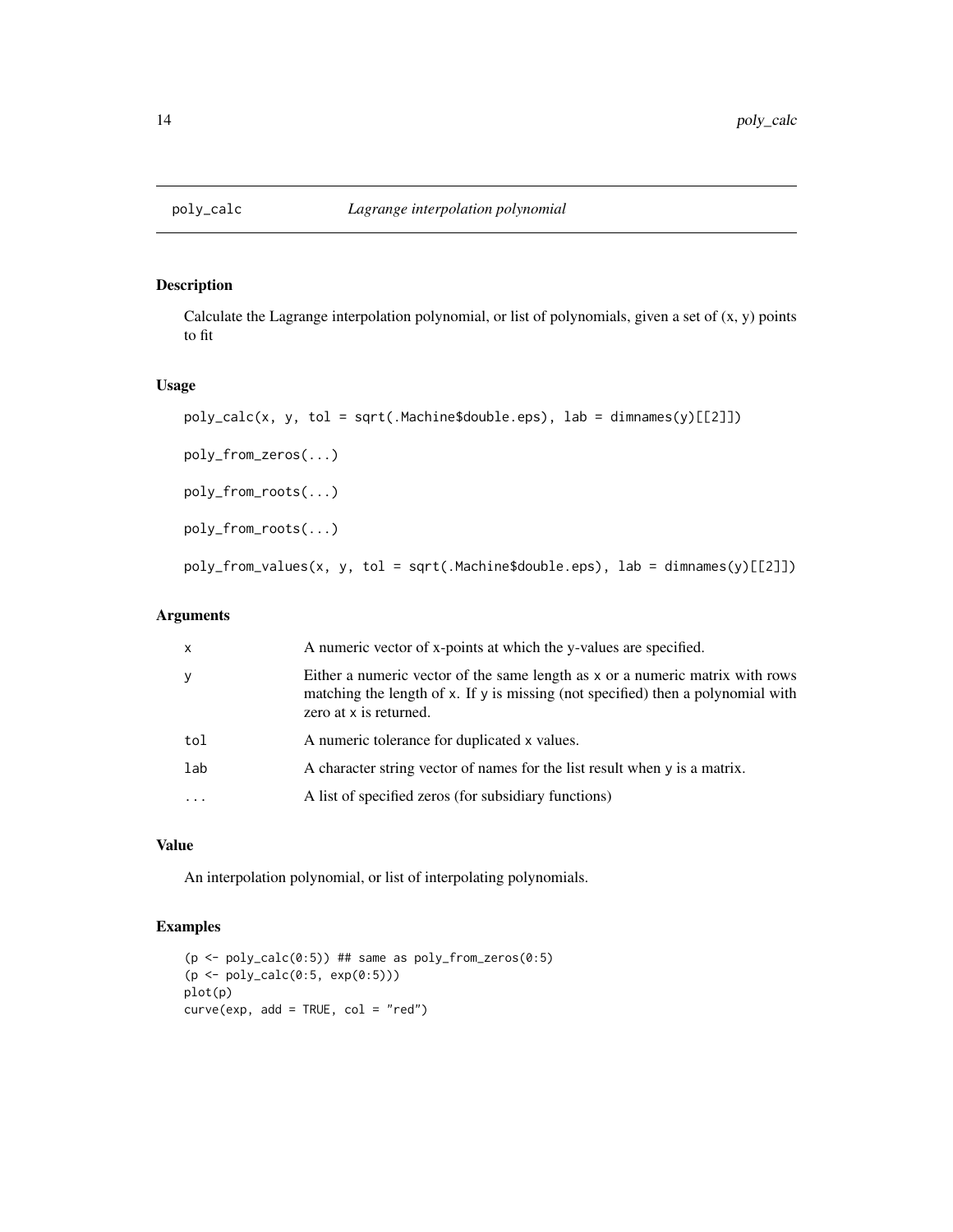<span id="page-14-0"></span>

Generate a list of polynomials up to a specified degree, orthogonal with respect to the natural inner product on a discrete, finite set of x-values with equal weights.

#### Usage

```
poly_orth(x, degree = length(unique(x)) - 1, norm = TRUE)
```
#### Arguments

| x      | A numeric vector                                         |
|--------|----------------------------------------------------------|
| degree | The desired maximum degree                               |
| norm   | Logical: should polynomials be normalised to length one? |

# Value

A list of orthogonal polynomials as a polylist object

# Examples

```
x \leftarrow c(0:3, 5)P \leftarrow poly_orth(x)plot(P, lty = "solid")
Pf <- as.function(P)
zap(crossprod(Pf(x)))
```
poly\_orth\_general *General Orthogonal Polynomials*

#### Description

Generate sets of polynomials orthogonal with respect to a general inner product. The inner product is specified by an R function of (at least) two polynomial arguments.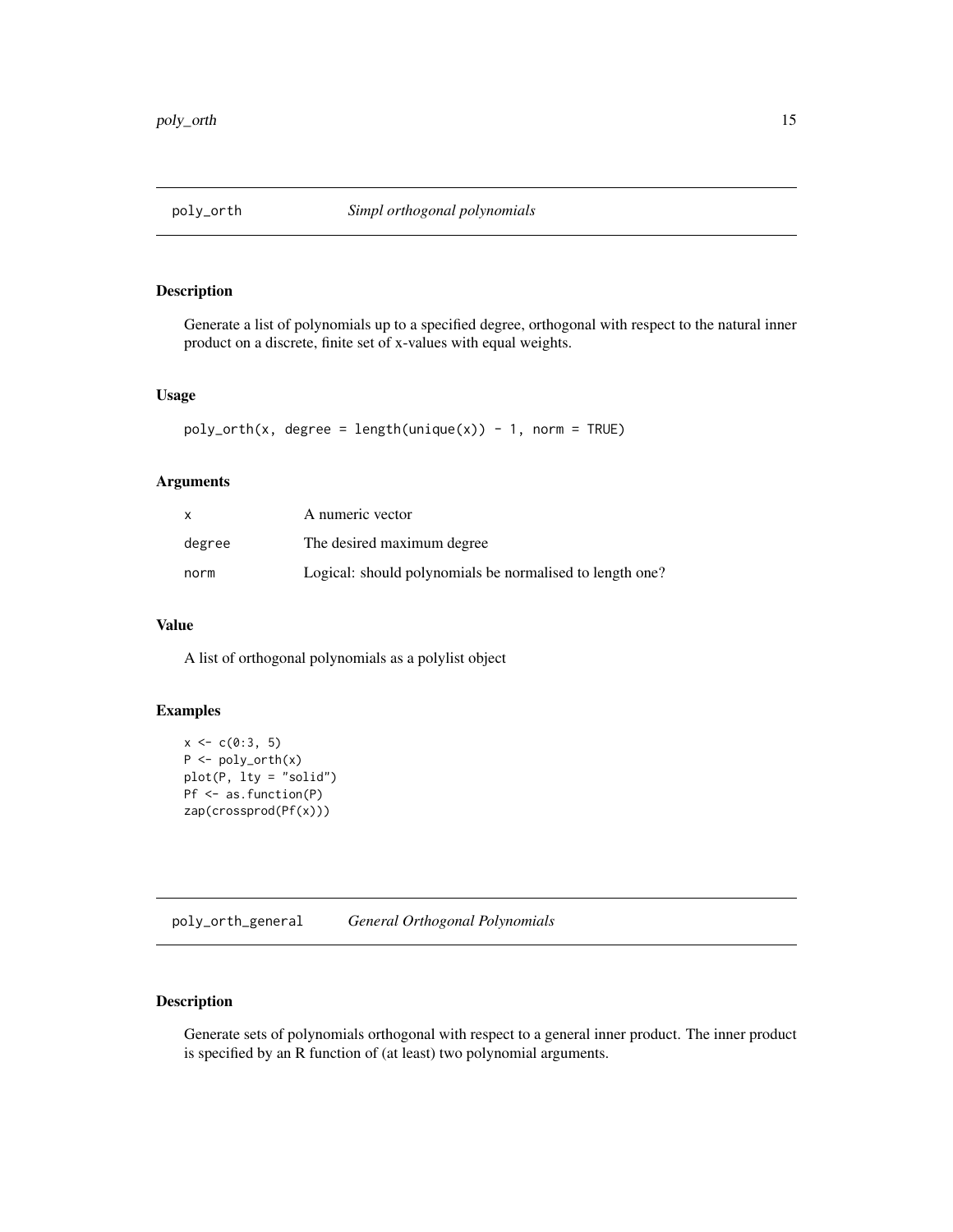#### Usage

```
poly_orth_general(inner_product, degree, norm = FALSE, ...)
```

```
Hermite(p, q = p)
Legendre(p, q = p)
ChebyshevT(p, q = p)ChebyshevU(p, q = p)Jacobi(p, q = p, alpha = -0.5, beta = alpha)Discrete(p, q = p, x, w = function(x, \ldots) 1, ...)
```
#### Arguments

| inner_product | An R function of two "polynom" arguments with the second polynomial having<br>a default value equal to the first. Additional arguments may be specified. See<br>examples |
|---------------|--------------------------------------------------------------------------------------------------------------------------------------------------------------------------|
| degree        | A non-negative integer specifying the maximum degree                                                                                                                     |
| norm          | Logical: should the polynomials be normalized?                                                                                                                           |
| .             | additional arguments passed on to the inner product function                                                                                                             |
| p, q          | Polynomials                                                                                                                                                              |
| alpha, beta   | Family parameters for the Jacobi polynomials                                                                                                                             |
| $\mathsf{x}$  | numeric vector defining discrete orthogonal polynomials                                                                                                                  |
| W             | a weight function for discrete orthogonal polynomials                                                                                                                    |

# Details

Discrete orthogonal polynomials, equally or unequally weighted, are included as special cases. See the Discrete inner product function.

Computations are done using the recurrence relation with computed coefficients. If the algebraic expressions for these recurrence relation coefficients are known the computation can be made much more efficient.

#### Value

A "polylist" object containing the orthogonal set

```
(P0 \leq poly_{\text{orth}}(0:5, \text{norm} = FALSE))(P1 \leq-poly_orth_general(Discrete, degree = 5, x = 0:5, norm = FALSE))sapply(P0-P1, function(x) max(abs(coef(x)))) ## visual check for equality
(P0 <- poly_orth_general(Legendre, 5))
  ### should be same as P0, up to roundoff
```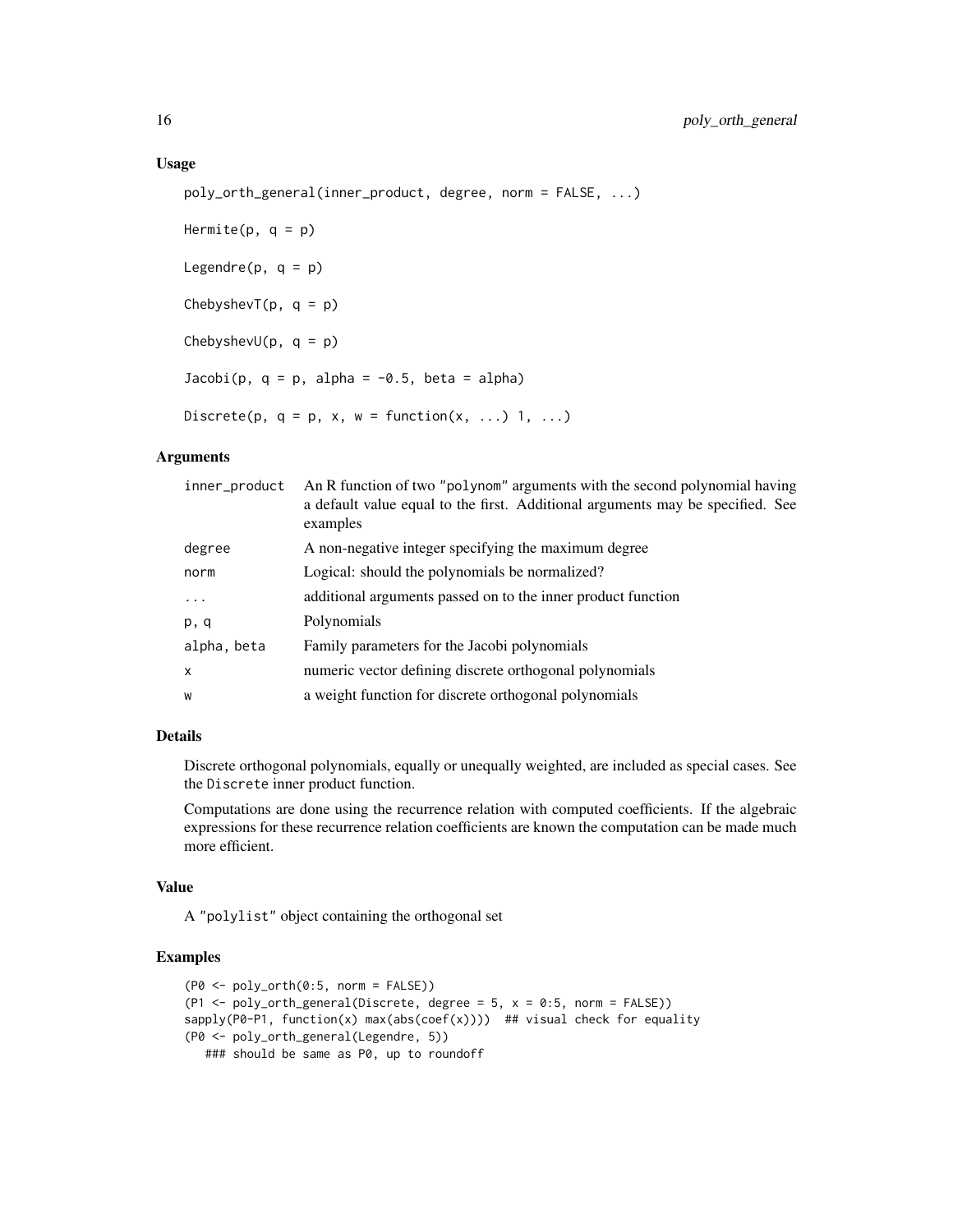<span id="page-16-0"></span>predict.polynom 17

```
(P1 \leq-poly_orth_general(Jacobi, 5, alpha = 0, beta = 0))### check
sapply(P0-P1, function(x) max(abs(coef(x))))
```
predict.polynom *Evaluate a polynomial*

#### Description

Evaluate a polynomial, or polylist object components.

#### Usage

```
## S3 method for class 'polynom'
predict(object, newdata, ...)
```

```
## S3 method for class 'polylist'
predict(object, newdata, ...)
```
# Arguments

| object                  | A polynomial or polylist object       |
|-------------------------|---------------------------------------|
| newdata                 | A target object at which to evaluate. |
| $\cdot$ $\cdot$ $\cdot$ | Not used                              |

#### Value

If newdata is a numeric vector, a numeric vector of results. If newdata is a polynomial, then the composition is returned as a polynomial, or polylist object.

print.polylist *Print method for polynomial objects*

#### Description

Print method for polynomial objects

#### Usage

## S3 method for class 'polylist'  $print(x, \ldots)$ 

#### Arguments

| X        | A polynomial object or list thereof       |
|----------|-------------------------------------------|
| $\cdots$ | Additional arguments passed on to methods |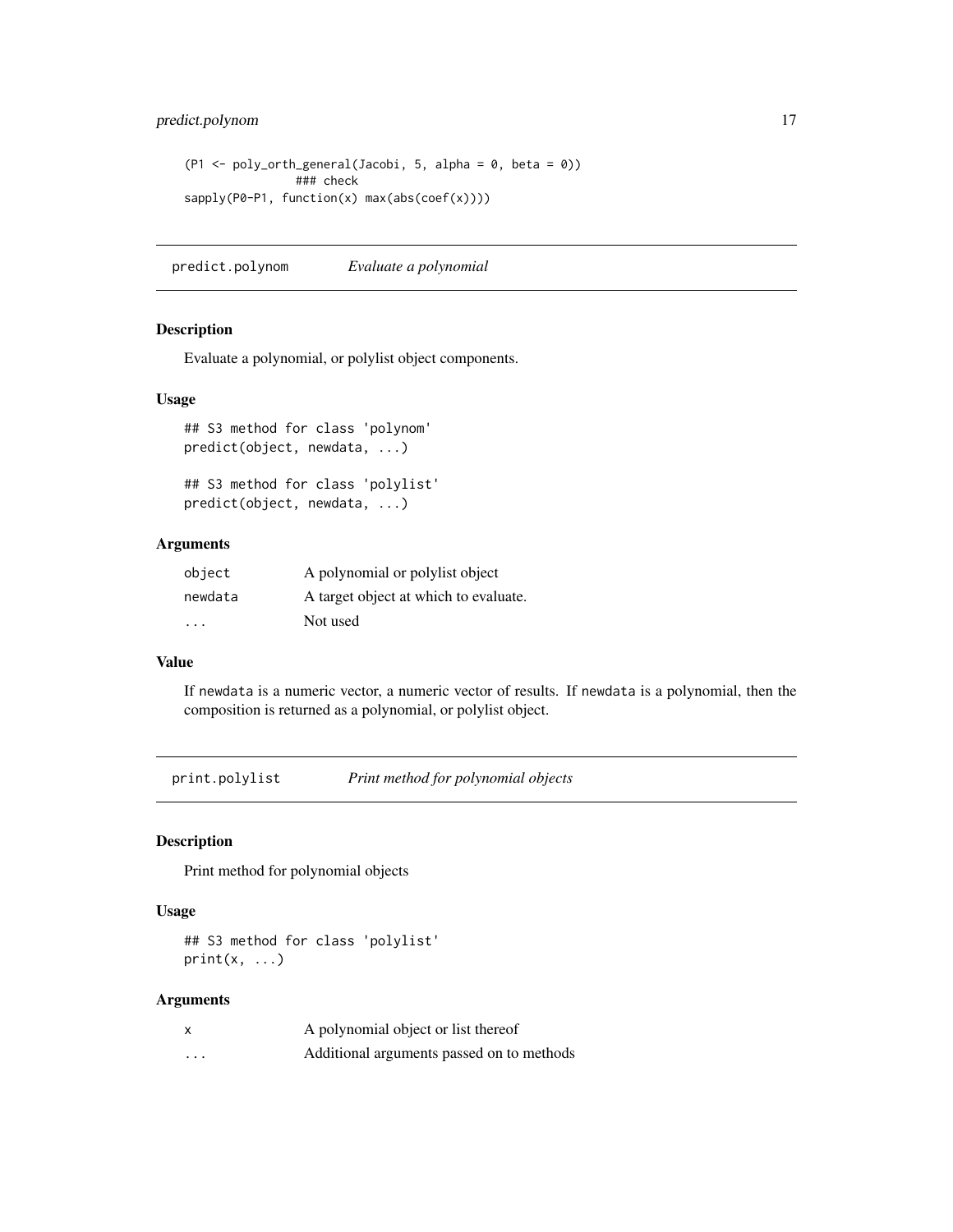# Value

The original object, invisibly.

print.polynom *Print method for polynomial objects*

# Description

Standard method for printing polynomial objects

### Usage

```
## S3 method for class 'polynom'
print(x, variable = "x", digits = getOption("digits"), decreasing = FALSE, ...)
```
#### Arguments

| X          | A polynomial object                                   |
|------------|-------------------------------------------------------|
| variable   | Character string: what variable name should be given? |
| digits     | Integer: how many decimal degits to use?              |
| decreasing | Logical: in descending powers, or ascending?          |
|            | Additional arguments                                  |

#### Value

The original object x, invisibly

rep.polylist *Component repition*

#### Description

Repeat components of a polylist object

# Usage

```
## S3 method for class 'polylist'
rep(x, times, ...)
## S3 method for class 'polynom'
rep(x, time, ...)
```
<span id="page-17-0"></span>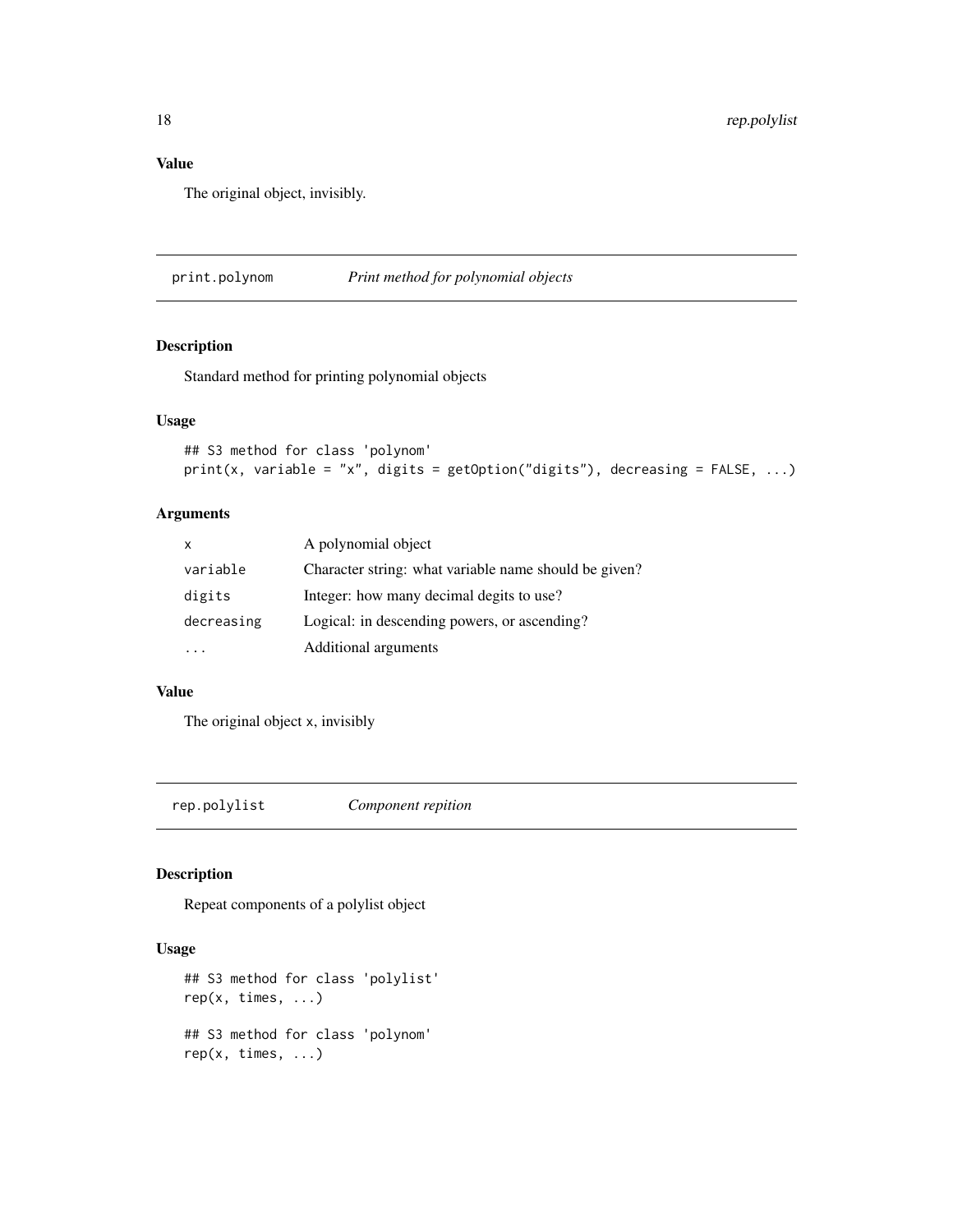# <span id="page-18-0"></span>solve.polynom 19

# Arguments

|                | A single polynom or polylist object   |
|----------------|---------------------------------------|
| times, $\dots$ | As for the base package function rep. |

# Value

The resulting polylist object.

solve.polynom *Find Polynomial Zeros*

# Description

Solve polynomial equations,  $a(x) = b(x)$ , or alternatively find the zeros of the polynomial  $a(x) - b(x)$ 

# Usage

```
## S3 method for class 'polynom'
solve(a, b, ...)
## S3 method for class 'polylist'
solve(a, b, ...)
```
# Arguments

| a, b     | Polynomials for the LHS and RHS respectively |
|----------|----------------------------------------------|
| $\cdots$ | Currently unused                             |

# Value

A vector of roots, usually complex

```
p <- poly_calc(0:5)
solve(p)
solve(p, 1)
```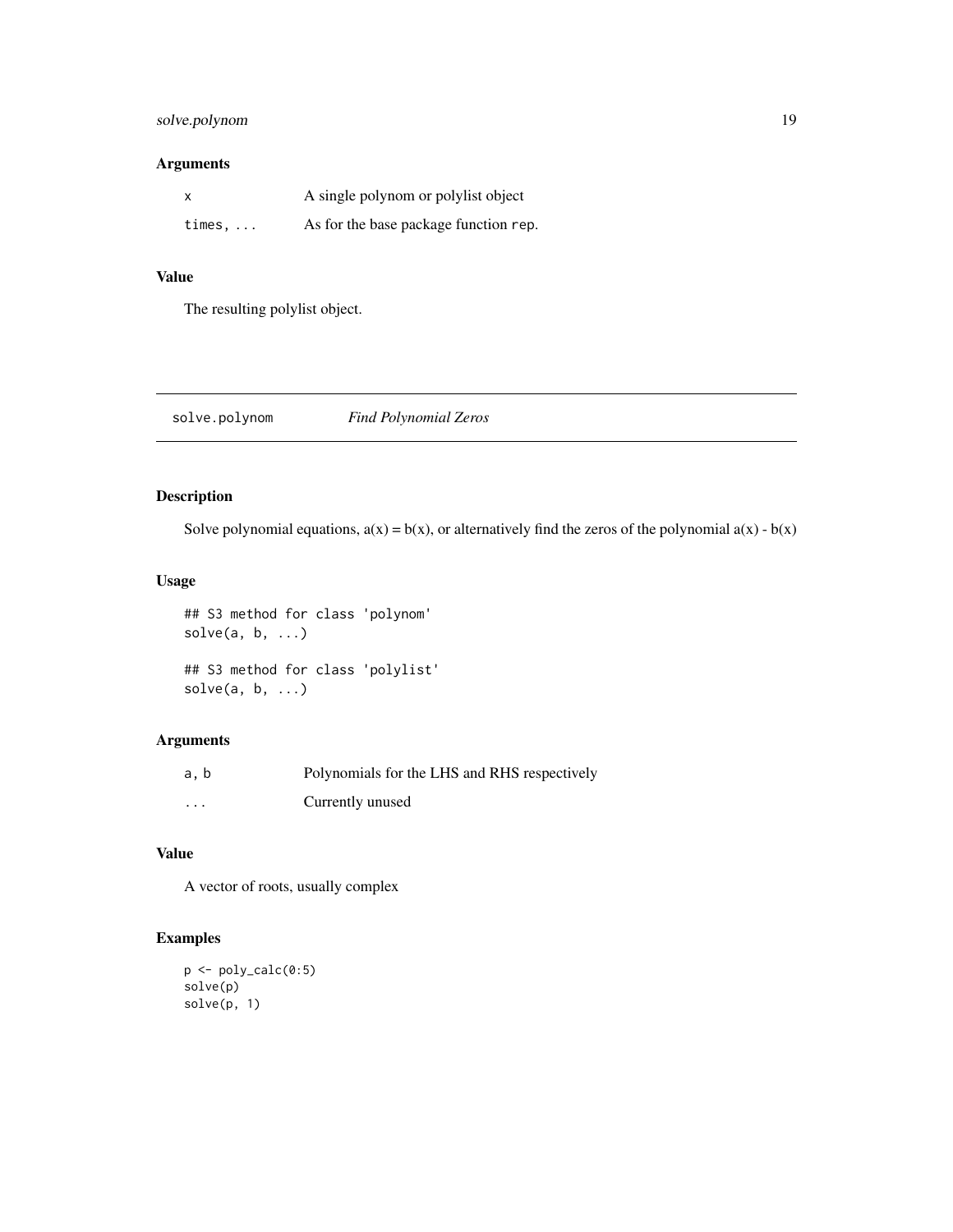<span id="page-19-0"></span>summary.polynom *Polynomial summary*

#### Description

Provide a succinct summary of the critical points of a polynomial, or list thereof

#### Usage

```
## S3 method for class 'polynom'
summary(object, ...)
## S3 method for class 'polylist'
summary(object, ...)
## S3 method for class 'summary.polynom'
print(x, \ldots)
```
# Arguments

| object, x | A polynomial or polylist object |
|-----------|---------------------------------|
| $\cdots$  | Currently unused                |

#### Value

A list giving the zeros, stationary points and points of inflexion of the polynomial(s)

# Examples

```
p <- poly_calc(0:5)
summary(p)
```
tangent *Tangent lines*

#### Description

Find the tangent line to a polynomial at one or more x-points

# Usage

tangent(p, x0)

# Arguments

|    | A polynomial object                                                  |
|----|----------------------------------------------------------------------|
| x0 | A numeric vector of values at which the tangent line(s) are required |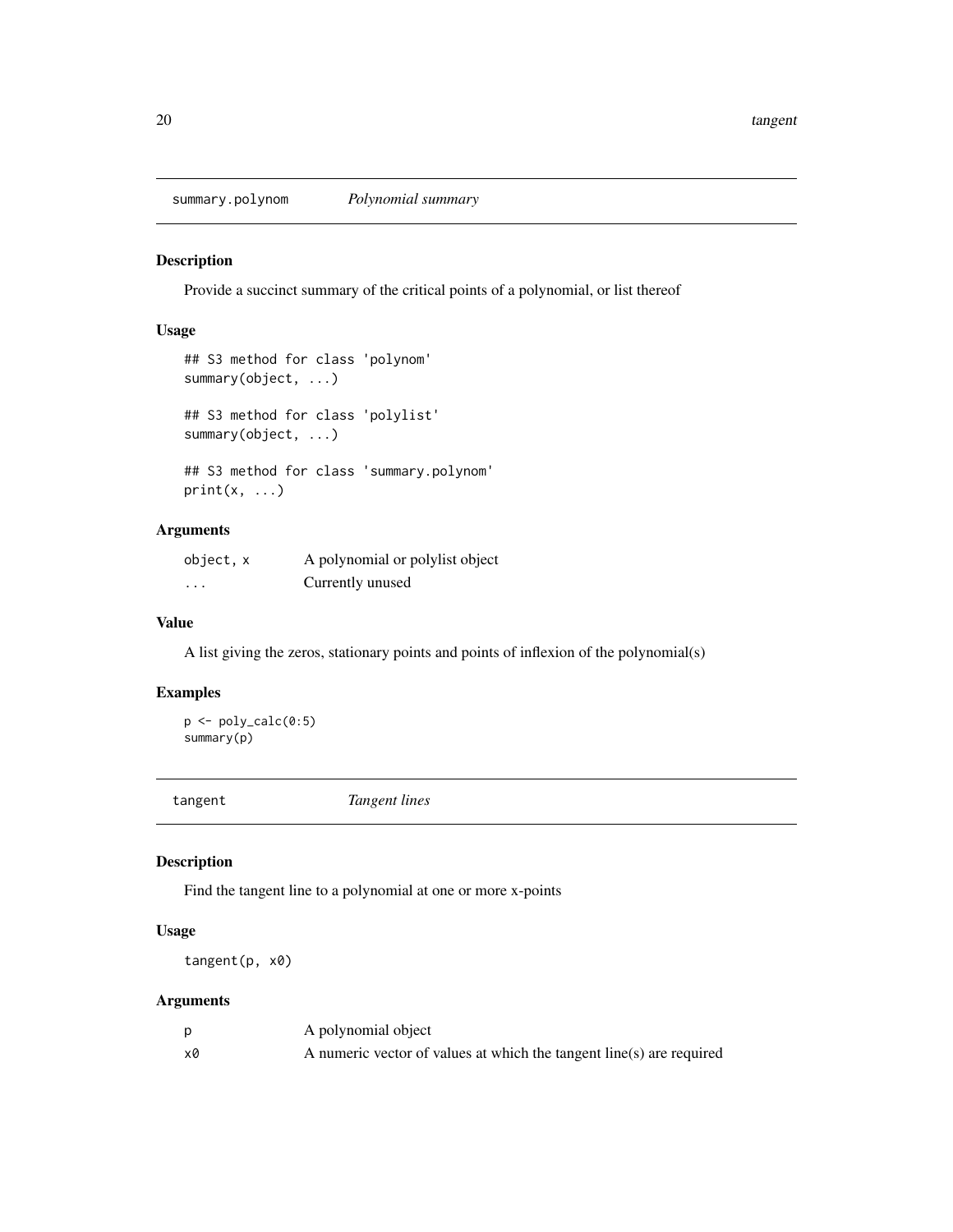# <span id="page-20-0"></span>unique.polylist 21

#### Value

A linear polynomial giving the tangent line, or a list of such polynomials

# Examples

```
p \leftarrow poly\_from\_zeros(c(0, 0:5, 4))plot(p, xlab = expression(italic(x)), ylab = expression(italic(P(x))),main = parse(text = paste("italic(P(x) ==",
                              as.character(p, decreasing = TRUE),")")))
x0 \leq -solve(deriv(p)) ## stationary points
lines(tangent(p, x0), col = "dark green", lty = "solid",
      limits = <i>cbind</i>(<i>x</i>0-1/4, <i>x</i>0+1/4))points(x0, p(x0), col = "dark green")x0 <- solve(deriv(deriv(p))) ## points of inflexion
lines(tangent(p, x0), col = "red", lty = "solid", lwd = 2,
      limits = <math>cbind(x0-1/4, x0+1/4)</math>points(x0, p(x0), col = "red")legend("bottomleft", c("Stationary points", "Points of inflexion"),
       pch = 19, col = c("dark green", "red"), lty = "solid",
       cex = 0.7, bg = "beige", box.lwd = 0.25)
```
unique.polylist *Unique components*

# Description

Remove duplicated polynomials in a polylist object

#### Usage

```
## S3 method for class 'polylist'
unique(x, incomparables = FALSE, ...)
```
#### Arguments

| X | A polylist object                                      |
|---|--------------------------------------------------------|
|   | incomparables Logical: as for the base function unique |
| . | As for the base function unique                        |

#### Value

A polylist object with no duplicated components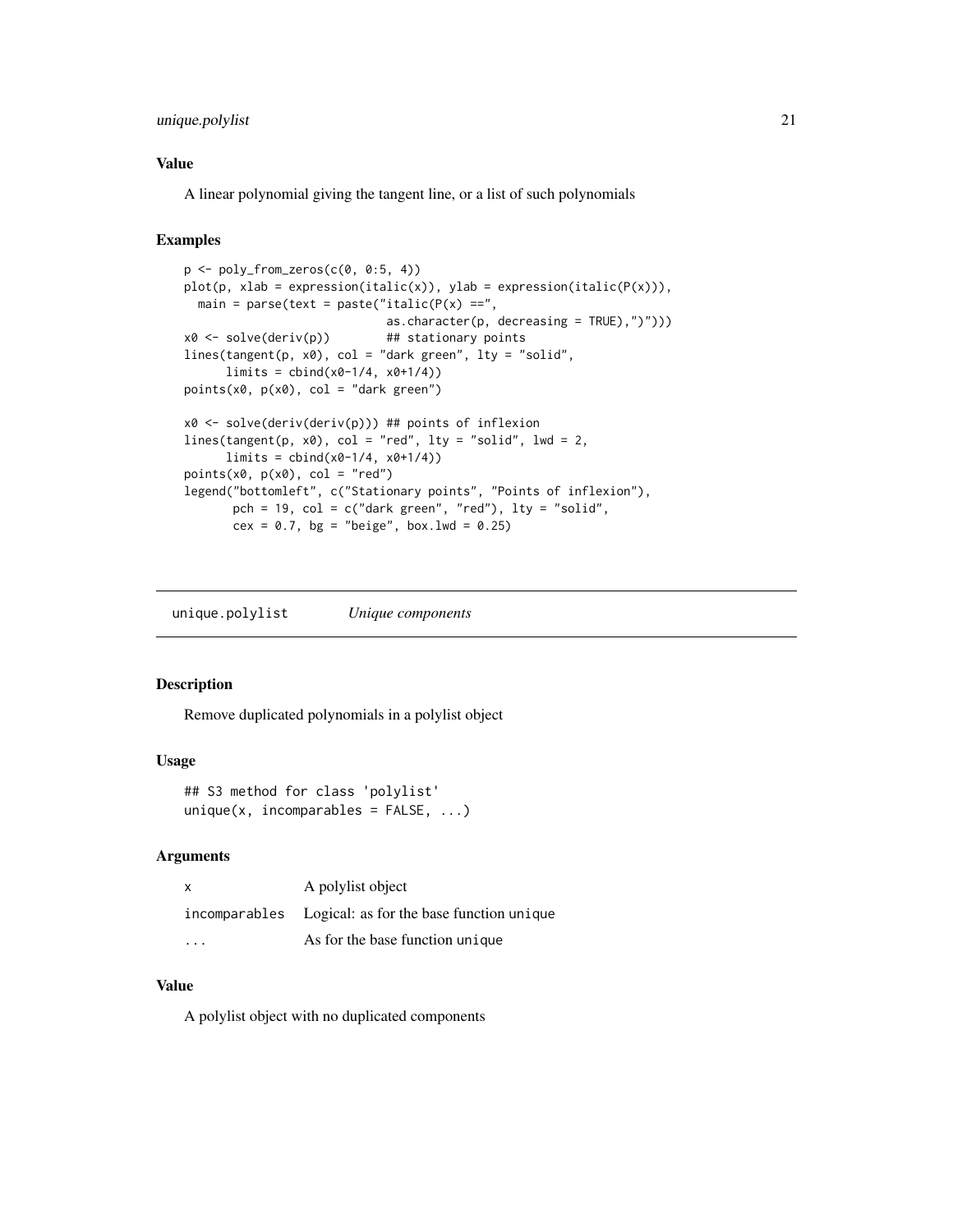<span id="page-21-0"></span>A convenience function for setting polynomial coefficients likely to be entirely round-off error to zero. The decision is relegated to the function base::zapsmall, to which this is a front-end.

## Usage

```
zap(x, digits = getOption("digits"))## Default S3 method:
zap(x, digits = getOption("digits"))
## S3 method for class 'polynom'
zap(x, digits = getOption("digits"))## S3 method for class 'polylist'
zap(x, digits = getOption("digits"))
## S3 method for class 'list'
zap(x, digits = getOption("digits"))
```
# Arguments

| X      | A polynomial or polylist object |
|--------|---------------------------------|
| digits | As for base: $:z$ apsmall       |

#### Value

A polynomial or polylist object with minuscule coefficients set to zero.

```
(P <- poly_orth(-2:2, norm = FALSE))
zap(35*P)
```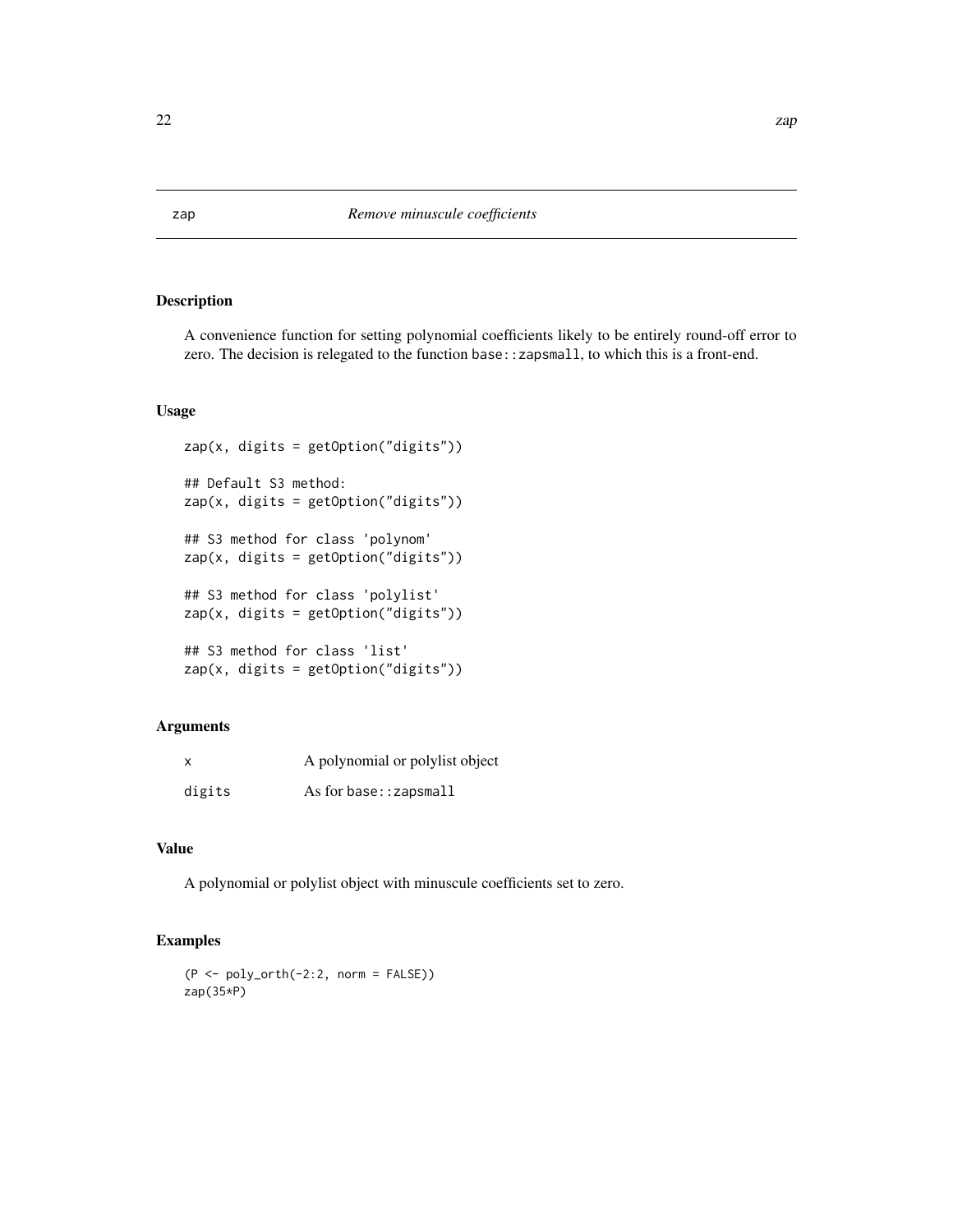<span id="page-22-0"></span>

Extract components of a list of polynomials

# Usage

## S3 method for class 'polylist' x[i]

# Arguments

| A polylist object                      |
|----------------------------------------|
| An index vector of any crongruent form |

# Value

A polylist object of the components